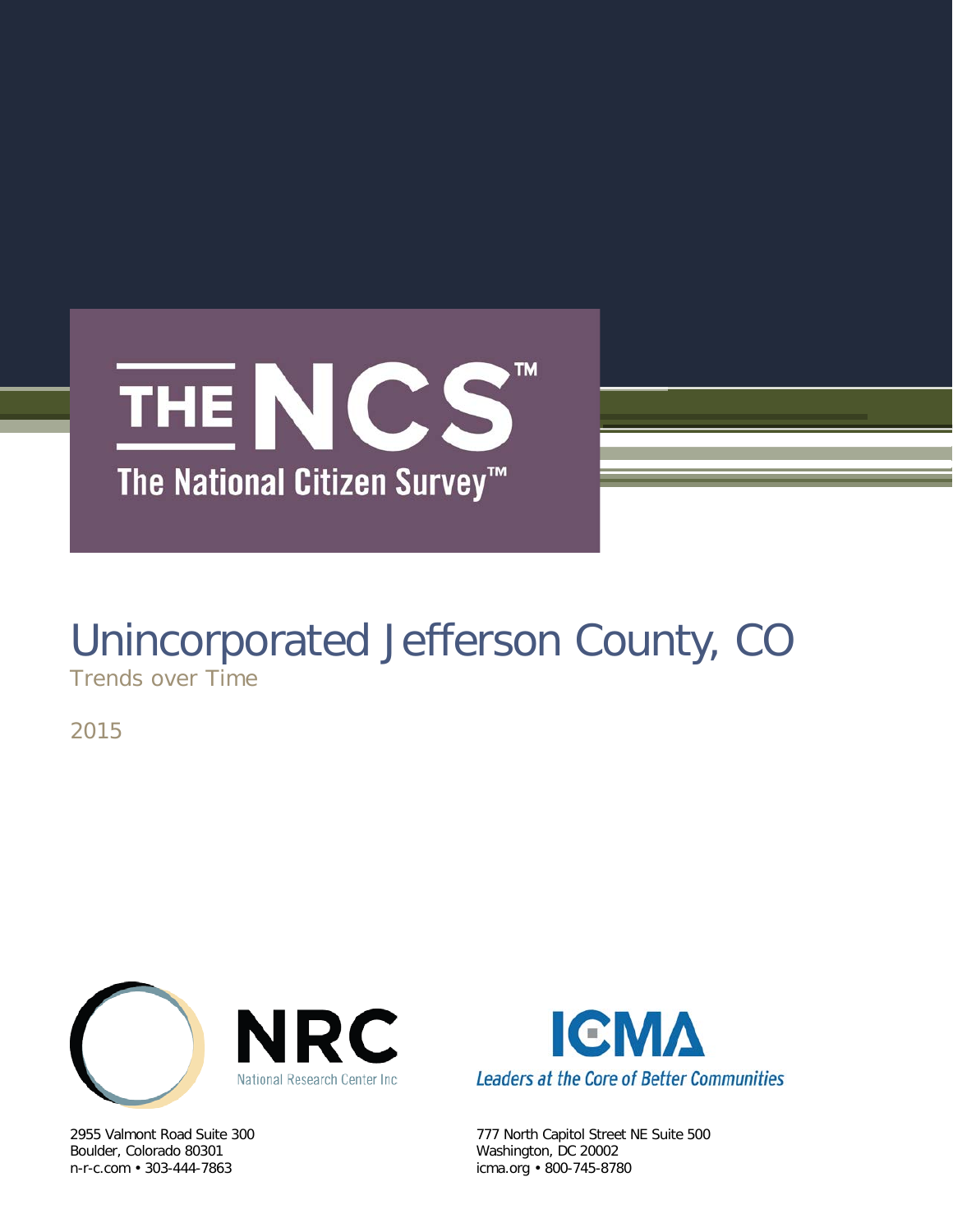## **Summary**

The National Citizen Survey™ (The NCS™) is a collaborative effort between National Research Center, Inc. (NRC) and the International City/County Management Association (ICMA). The survey and its administration are standardized to assure high quality research methods and directly comparable results across The NCS communities. The NCS captures residents' opinions within the three pillars of a community (Community Characteristics, Governance and Participation) across eight central facets of community (Safety, Mobility, Natural Environment, Built Environment, Economy, Recreation and Wellness, Education and Enrichment and Community Engagement). This report discusses trends over time, comparing the 2015 ratings for Jefferson County to its previous survey results in 2010 and 2004. Additional reports and technical appendices are available under separate cover.

Trend data for Jefferson County represent important comparison data and should be examined for improvements or declines. Deviations from stable trends over time, especially, represent opportunities for understanding how local policies, programs or public information may have affected residents' opinions.

Meaningful differences between survey years have been noted within the following tables as being "higher" or "lower" if the differences are greater than four percentage points between the 2010 and 2015 surveys, otherwise the comparison between 2010 and 2015 are noted as being "similar." Additionally, benchmark comparisons for all survey years are presented for reference. Changes in the benchmark comparison over time can be impacted by various trends, including varying survey cycles for the individual communities that comprise the benchmarks, regional and national economic or other events, as well as emerging survey methodologies.

Overall, ratings in Jefferson County for 2015 generally remained stable. Of the 61 items for which comparisons were available, 29 items were rated similarly in 2010 and 2015, 18 items showed a decrease in ratings and 14 showed an increase in ratings. Notable trends over time included the following:

- Within the pillar of Community Characteristics, eight aspects saw an increase in ratings from 2010 to 2015. These were: overall natural environment, air quality, employment opportunities, Jefferson County as a place to work, the availability of affordable quality health care, opportunities to attend cultural/arts/music activities and the availability of affordable quality child care/preschool. Four aspects of Community Characteristics decreased since 2010, which were ease of travel by car, availability of affordable quality housing, Jefferson County as a place to raise children and the overall image of Jefferson County.
- In Governance, aspects of Safety and Mobility saw the most decreases in ratings over time. Aspects for which ratings decreased included crime prevention, fire prevention, animal control, traffic enforcement, street repair, street cleaning, snow removal and sidewalk maintenance. Ratings for open space within the facet of Natural Environment also decreased. However, 2015 ratings for economic development and health services increased since 2010.
- Trend information was not available for most aspects of Participation. However, where trend information was available, six aspects were rated similarly in 2010 and 2015, five aspects decreased in ratings and four aspects increased in ratings. Aspects for which participation rates have decreased since 2010 included using Jefferson County recreation centers, using Jefferson County public libraries, attending local public meetings, volunteering and contacting Jefferson County employees. Aspects that saw an increase in rates of participation included not being under housing cost stress, believing that the economy would have a positive impact on income, voting in local elections and watching local public meetings.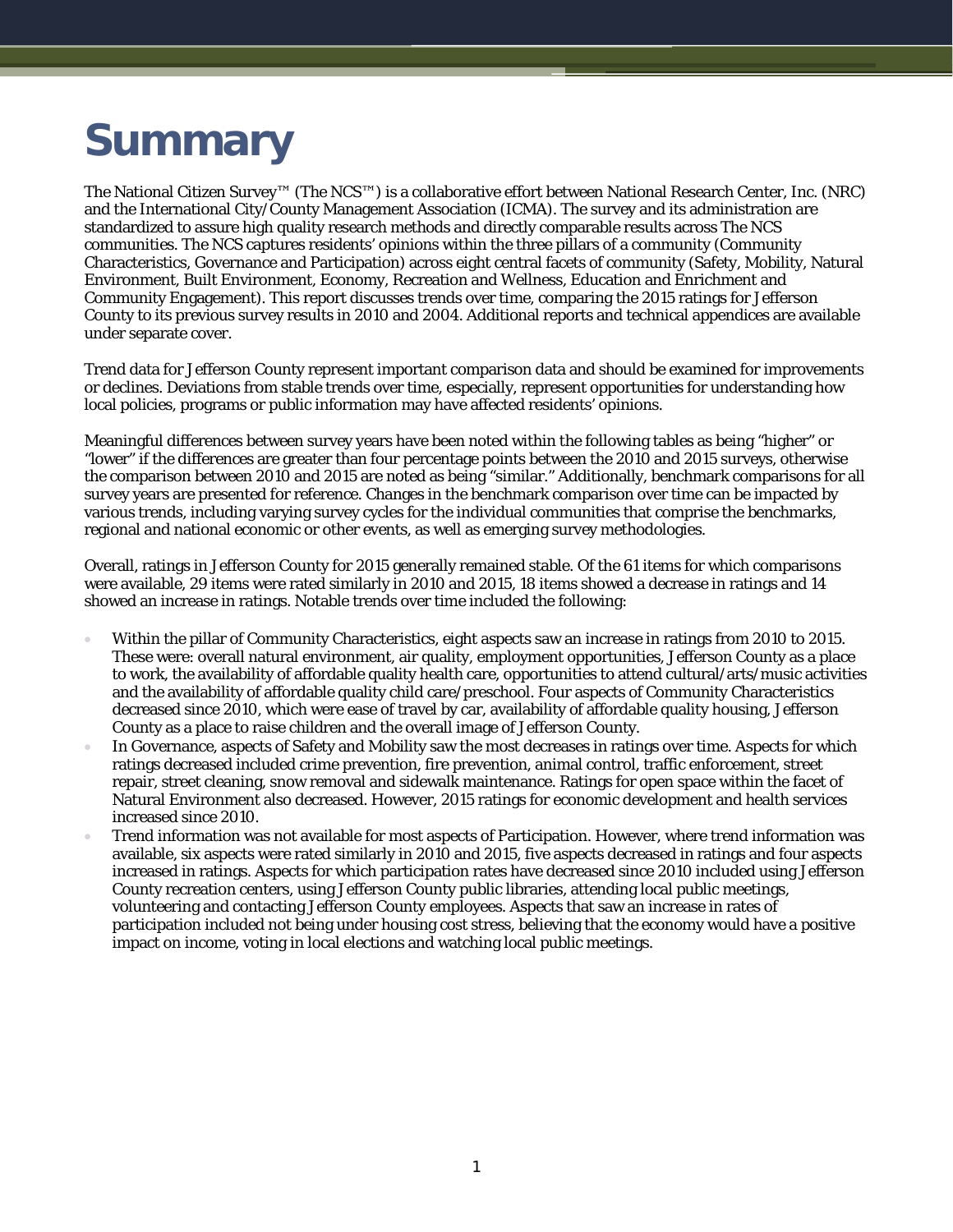#### Table 1: Community Characteristics General

|                         |           | Percent rating positively (e.g., excellent/good) |      |                              |             | Comparison to benchmark |         |  |  |
|-------------------------|-----------|--------------------------------------------------|------|------------------------------|-------------|-------------------------|---------|--|--|
|                         | 2004      | 2010                                             | 2015 | 2015 rating compared to 2010 | 2004        | 2010                    | 2015    |  |  |
| Overall quality of life | 90%       | 95%                                              | 92%  | Similar                      | Higher      | Much higher             | Similar |  |  |
| Overall image           | NA.       | 84%                                              | 76%  | Lower                        | <b>NA</b>   | Much higher             | Similar |  |  |
| Place to live           | 91%       | 95%                                              | 94%  | Similar                      | Much higher | Much higher             | Similar |  |  |
| Neighborhood            | 89%       | 92%                                              | 92%  | Similar                      | Much higher | Much higher             | Similar |  |  |
| Place to raise children | 86%       | 93%                                              | 88%  | Lower                        | Much higher | Much higher             | Similar |  |  |
| Place to retire         | 67%       | 71%                                              | 71%  | Similar                      | Similar     | Much higher             | Similar |  |  |
| Overall appearance      | <b>NA</b> | <b>NA</b>                                        | 86%  | <b>NA</b>                    | ΝA          | <b>NA</b>               | Similar |  |  |
|                         |           |                                                  |      |                              |             |                         |         |  |  |

#### Table 2: Community Characteristics by Facet

|                          |                                     | Percent rating positively (e.g., excellent/good,<br>very/somewhat safe) |           |      | Comparison to benchmark         |                |                |         |
|--------------------------|-------------------------------------|-------------------------------------------------------------------------|-----------|------|---------------------------------|----------------|----------------|---------|
|                          |                                     | 2004                                                                    | 2010      | 2015 | 2015 rating compared to<br>2010 | 2004           | 2010           | 2015    |
|                          | Overall feeling of safety           | <b>NA</b>                                                               | <b>NA</b> | 87%  | <b>NA</b>                       | NA             | <b>NA</b>      | Similar |
|                          |                                     |                                                                         |           |      |                                 |                |                |         |
|                          | Safe in neighborhood                | 96%                                                                     | 96%       | 96%  | Similar                         | Higher         | Much<br>higher | Similar |
| Safety                   | Safe downtown/commercial area       | 90%                                                                     | 88%       | 90%  | Similar                         | Higher         | Similar        | Similar |
|                          | Overall ease of travel              | <b>NA</b>                                                               | ΝA        | 77%  | <b>NA</b>                       | <b>NA</b>      | NA             | Similar |
|                          | Paths and walking trails            | <b>NA</b>                                                               | <b>NA</b> | 70%  | <b>NA</b>                       | <b>NA</b>      | <b>NA</b>      | Similar |
|                          | Ease of walking                     | <b>NA</b>                                                               | 56%       | 59%  | Similar                         | <b>NA</b>      | Lower          | Similar |
|                          | Travel by bicycle                   | <b>NA</b>                                                               | 51%       | 52%  | Similar                         | <b>NA</b>      | Higher         | Similar |
|                          | Travel by car                       | 62%                                                                     | 70%       | 64%  | Lower                           | Higher         | Much<br>higher | Similar |
| Mobility                 | Traffic flow                        | 36%                                                                     | 49%       | 51%  | Similar                         | <b>NA</b>      | Much<br>higher | Similar |
|                          | Overall natural environment         | <b>NA</b>                                                               | 84%       | 91%  | Higher                          | NA             | Much<br>higher | Higher  |
|                          | <b>Cleanliness</b>                  | <b>NA</b>                                                               | <b>NA</b> | 81%  | <b>NA</b>                       | <b>NA</b>      | <b>NA</b>      | Similar |
| Natural Environment      | Air quality                         | 60%                                                                     | 69%       | 79%  | Higher                          | Similar        | Similar        | Similar |
|                          | Overall built environment           | <b>NA</b>                                                               | <b>NA</b> | 69%  | <b>NA</b>                       | ΝA             | <b>NA</b>      | Similar |
|                          | New development in Jefferson County | <b>NA</b>                                                               | <b>NA</b> | 49%  | <b>NA</b>                       | <b>NA</b>      | <b>NA</b>      | Similar |
|                          | Affordable quality housing          | 21%                                                                     | 46%       | 28%  | Lower                           | Much<br>lower  | Much<br>higher | Lower   |
|                          | Housing options                     | <b>NA</b>                                                               | <b>NA</b> | 50%  | <b>NA</b>                       | <b>NA</b>      | NA             | Similar |
| <b>Built Environment</b> | Public places                       | <b>NA</b>                                                               | <b>NA</b> | 75%  | <b>NA</b>                       | <b>NA</b>      | <b>NA</b>      | Similar |
|                          | Overall economic health             | <b>NA</b>                                                               | <b>NA</b> | 70%  | <b>NA</b>                       | <b>NA</b>      | <b>NA</b>      | Similar |
|                          | Vibrant downtown/commercial area    | <b>NA</b>                                                               | <b>NA</b> | 48%  | <b>NA</b>                       | <b>NA</b>      | <b>NA</b>      | Similar |
|                          | <b>Business and services</b>        | <b>NA</b>                                                               | <b>NA</b> | 71%  | <b>NA</b>                       | <b>NA</b>      | NA             | Similar |
|                          | Cost of living                      | <b>NA</b>                                                               | <b>NA</b> | 41%  | <b>NA</b>                       | <b>NA</b>      | <b>NA</b>      | Similar |
|                          | Shopping opportunities              | <b>NA</b>                                                               | <b>NA</b> | 68%  | <b>NA</b>                       | <b>NA</b>      | <b>NA</b>      | Similar |
|                          | Employment opportunities            | 31%                                                                     | 38%       | 51%  | Higher                          | Similar        | Much<br>higher | Higher  |
|                          | Place to visit                      | <b>NA</b>                                                               | <b>NA</b> | 82%  | <b>NA</b>                       | <b>NA</b>      | <b>NA</b>      | Higher  |
| Economy                  | Place to work                       | <b>NA</b>                                                               | 72%       | 76%  | Higher                          | <b>NA</b>      | Much<br>higher | Similar |
|                          | Health and wellness                 | <b>NA</b>                                                               | <b>NA</b> | 79%  | <b>NA</b>                       | <b>NA</b>      | NA             | Similar |
|                          | Mental health care                  | <b>NA</b>                                                               | <b>NA</b> | 45%  | <b>NA</b>                       | <b>NA</b>      | <b>NA</b>      | Similar |
|                          | Preventive health services          | <b>NA</b>                                                               | 63%       | 69%  | Higher                          | <b>NA</b>      | Much<br>higher | Similar |
|                          | Health care                         | 47%                                                                     | 59%       | 65%  | Higher                          | Similar        | Much<br>higher | Similar |
|                          | Food                                | <b>NA</b>                                                               | <b>NA</b> | 77%  | <b>NA</b>                       | <b>NA</b>      | <b>NA</b>      | Similar |
| Recreation and           | Recreational opportunities          | 87%                                                                     | 87%       | 86%  | Similar                         | Much<br>higher | Much<br>higher | Higher  |
| Wellness                 | Fitness opportunities               | <b>NA</b>                                                               | <b>NA</b> | 83%  | NA                              | <b>NA</b>      | NA             | Similar |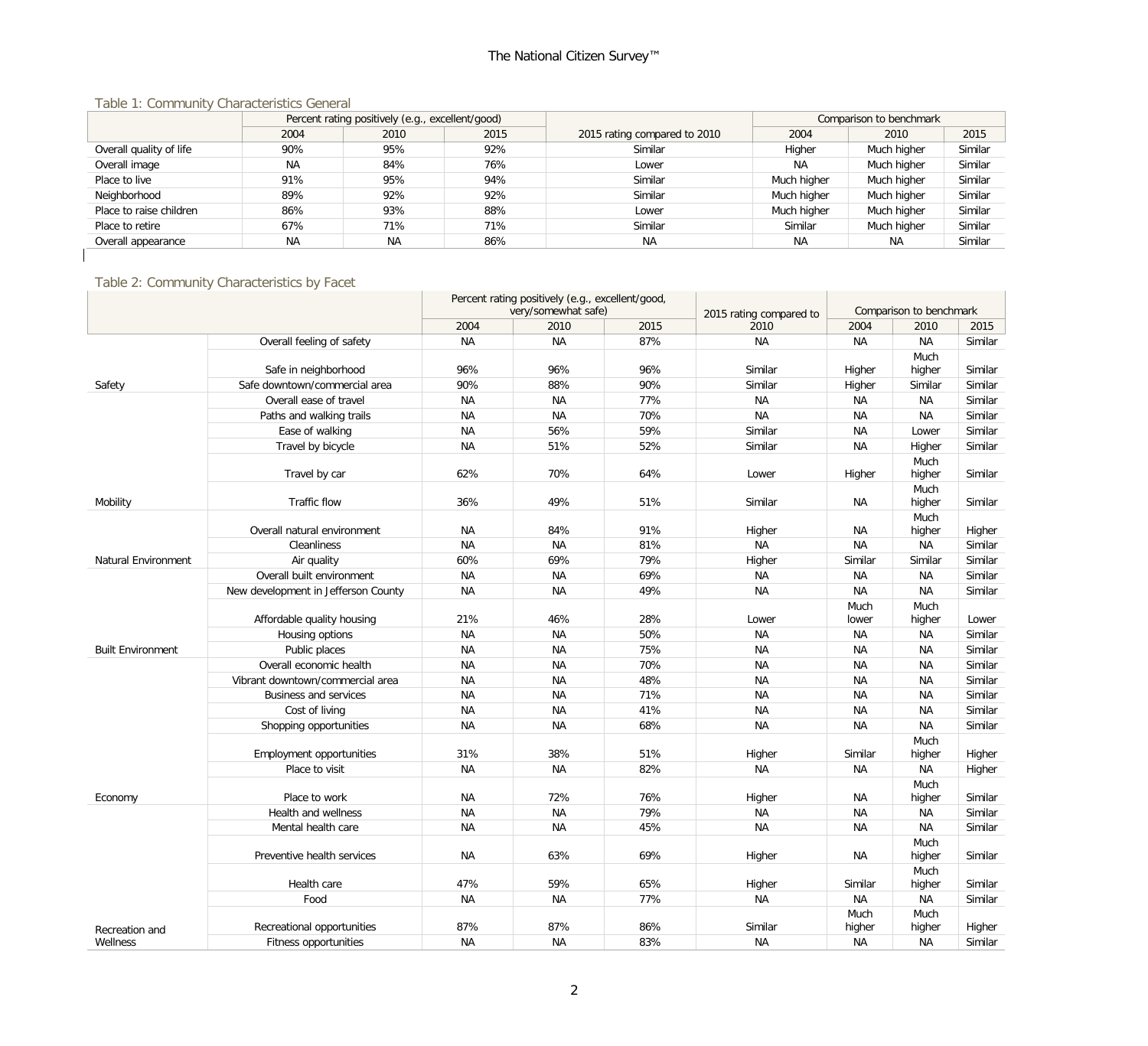### The National Citizen Survey™

|                             |                                                      | Percent rating positively (e.g., excellent/good,<br>very/somewhat safe) |           |      | 2015 rating compared to | Comparison to benchmark |           |         |
|-----------------------------|------------------------------------------------------|-------------------------------------------------------------------------|-----------|------|-------------------------|-------------------------|-----------|---------|
|                             |                                                      | 2015<br>2004<br>2010                                                    |           | 2010 | 2004                    | 2010                    | 2015      |         |
|                             | Cultural/arts/music activities                       | 54%                                                                     | <b>NA</b> | 61%  | Higher                  | Similar                 | <b>NA</b> | Similar |
| Education and<br>Enrichment | Child care/preschool                                 | 29%                                                                     | 44%       | 48%  | Higher                  | Much<br>lower           | Similar   | Similar |
|                             | Social events and activities                         | <b>NA</b>                                                               | <b>NA</b> | 63%  | <b>NA</b>               | <b>NA</b>               | <b>NA</b> | Similar |
|                             | Neighborliness                                       | <b>NA</b>                                                               | <b>NA</b> | 68%  | <b>NA</b>               | <b>NA</b>               | <b>NA</b> | Similar |
|                             | Openness and acceptance                              | <b>NA</b>                                                               | <b>NA</b> | 53%  | <b>NA</b>               | <b>NA</b>               | <b>NA</b> | Similar |
| Community                   | Opportunities to participate in community<br>matters | <b>NA</b>                                                               | <b>NA</b> | 61%  | <b>NA</b>               | <b>NA</b>               | <b>NA</b> | Similar |
| Engagement                  | Opportunities to volunteer                           | <b>NA</b>                                                               | <b>NA</b> | 73%  | <b>NA</b>               | <b>NA</b>               | <b>NA</b> | Similar |

#### Table 3: Governance General

|                                                 | Percent rating positively (e.g., excellent/good) |           |      |                              | Comparison to benchmark |            |         |
|-------------------------------------------------|--------------------------------------------------|-----------|------|------------------------------|-------------------------|------------|---------|
|                                                 | 2004                                             | 2010      | 2015 | 2015 rating compared to 2010 | 2004                    | 2010       | 2015    |
| Services provided by Jefferson County           | 78%                                              | 78%       | 77%  | Similar                      | Similar                 | Higher     | Similar |
| Customer service                                | 76%                                              | 80%       | 77%  | Similar                      | Similar                 | Higher     | Similar |
| Value of services for taxes paid                | <b>NA</b>                                        | 54%       | 51%  | Similar                      | <b>NA</b>               | Higher     | Similar |
| Overall direction                               | 49%                                              | 52%       | 50%  | Similar                      | Similar                 | Similar    | Similar |
| Welcoming citizen involvement                   | 47%                                              | 45%       | 47%  | Similar                      | Similar                 | Lower      | Similar |
| Confidence in County government                 | <b>NA</b>                                        | <b>NA</b> | 44%  | <b>NA</b>                    | <b>NA</b>               | <b>NA</b>  | Similar |
| Acting in the best interest of Jefferson County | <b>NA</b>                                        | <b>NA</b> | 47%  | <b>NA</b>                    | <b>NA</b>               | <b>NA</b>  | Similar |
| Being honest                                    | <b>NA</b>                                        | <b>NA</b> | 44%  | <b>NA</b>                    | <b>NA</b>               | <b>NA</b>  | Similar |
| Treating all residents fairly                   | <b>NA</b>                                        | <b>NA</b> | 51%  | <b>NA</b>                    | <b>NA</b>               | <b>NA</b>  | Similar |
| Services provided by the Federal Government     | 42%                                              | 32%       | 33%  | Similar                      | Similar                 | Much lower | Similar |

#### Table 4: Governance by Facet

|                                |                               |           | Percent rating positively (e.g., excellent/good) |           |                              | Comparison to benchmark |             |           |
|--------------------------------|-------------------------------|-----------|--------------------------------------------------|-----------|------------------------------|-------------------------|-------------|-----------|
|                                |                               | 2004      | 2010                                             | 2015      | 2015 rating compared to 2010 | 2004                    | 2010        | 2015      |
|                                | Police                        | 78%       | 84%                                              | 83%       | Similar                      | Lower                   | Higher      | Similar   |
|                                | Fire                          | NA        | <b>NA</b>                                        | 91%       | <b>NA</b>                    | <b>NA</b>               | <b>NA</b>   | Similar   |
|                                | Ambulance/EMS                 | <b>NA</b> | <b>NA</b>                                        | 89%       | <b>NA</b>                    | <b>NA</b>               | <b>NA</b>   | Similar   |
|                                | Crime prevention              | 66%       | 78%                                              | 71%       | Lower                        | Similar                 | Much higher | Similar   |
|                                | Fire prevention               | 68%       | 85%                                              | 79%       | Lower                        | Much lower              | Much higher | Similar   |
|                                | Animal control                | 62%       | 68%                                              | 64%       | Lower                        | Similar                 | Higher      | Similar   |
| Safety                         | Emergency preparedness        | <b>NA</b> | 61%                                              | 60%       | Similar                      | <b>NA</b>               | Similar     | Similar   |
|                                | Traffic enforcement           | 58%       | 73%                                              | 58%       | Lower                        | Lower                   | Much higher | Similar   |
|                                | Street repair                 | 48%       | 44%                                              | 24%       | Lower                        | Lower                   | Similar     | Lower     |
|                                | Street cleaning               | 59%       | <b>NA</b>                                        | 47%       | Lower                        | Similar                 | <b>NA</b>   | Similar   |
|                                | <b>Street lighting</b>        | 53%       | <b>NA</b>                                        | <b>NA</b> | <b>NA</b>                    | Lower                   | <b>NA</b>   | <b>NA</b> |
|                                | Snow removal                  | 72%       | 69%                                              | 62%       | Lower                        | Similar                 | Much higher | Similar   |
|                                | Sidewalk maintenance          | 63%       | <b>NA</b>                                        | 51%       | Lower                        | Higher                  | <b>NA</b>   | Similar   |
|                                | Traffic signal timing         | <b>NA</b> | <b>NA</b>                                        | 46%       | <b>NA</b>                    | <b>NA</b>               | <b>NA</b>   | Similar   |
| Mobility                       | Bus or transit services       | 43%       | 49%                                              | <b>NA</b> | <b>NA</b>                    | Much lower              | Much lower  | <b>NA</b> |
|                                | Recycling                     | 42%       | 52%                                              | <b>NA</b> | <b>NA</b>                    | Much lower              | Much lower  | <b>NA</b> |
|                                | Drinking water                | 71%       | 84%                                              | <b>NA</b> | <b>NA</b>                    | Similar                 | Much higher | <b>NA</b> |
|                                | Natural areas preservation    | NA        | <b>NA</b>                                        | 74%       | <b>NA</b>                    | <b>NA</b>               | <b>NA</b>   | Higher    |
| <b>Natural Environment</b>     | Open space                    | NA        | 93%                                              | 81%       | Lower                        | <b>NA</b>               | Much higher | Higher    |
|                                | Storm drainage                | 64%       | 66%                                              | 65%       | Similar                      | Higher                  | Much higher | Similar   |
|                                | Land use, planning and zoning | 46%       | 50%                                              | 54%       | Similar                      | Similar                 | Much higher | Similar   |
| <b>Built Environment</b>       | Code enforcement              | 42%       | 52%                                              | 49%       | Similar                      | Lower                   | Higher      | Similar   |
| Economy                        | Economic development          | 46%       | 47%                                              | 56%       | Higher                       | Similar                 | Similar     | Similar   |
|                                | County parks                  | 89%       | <b>NA</b>                                        | 86%       | Similar                      | Much higher             | NА          | Similar   |
| <b>Recreation and Wellness</b> | Recreation programs           | NA        | <b>NA</b>                                        | 79%       | <b>NA</b>                    | NA                      | <b>NA</b>   | Similar   |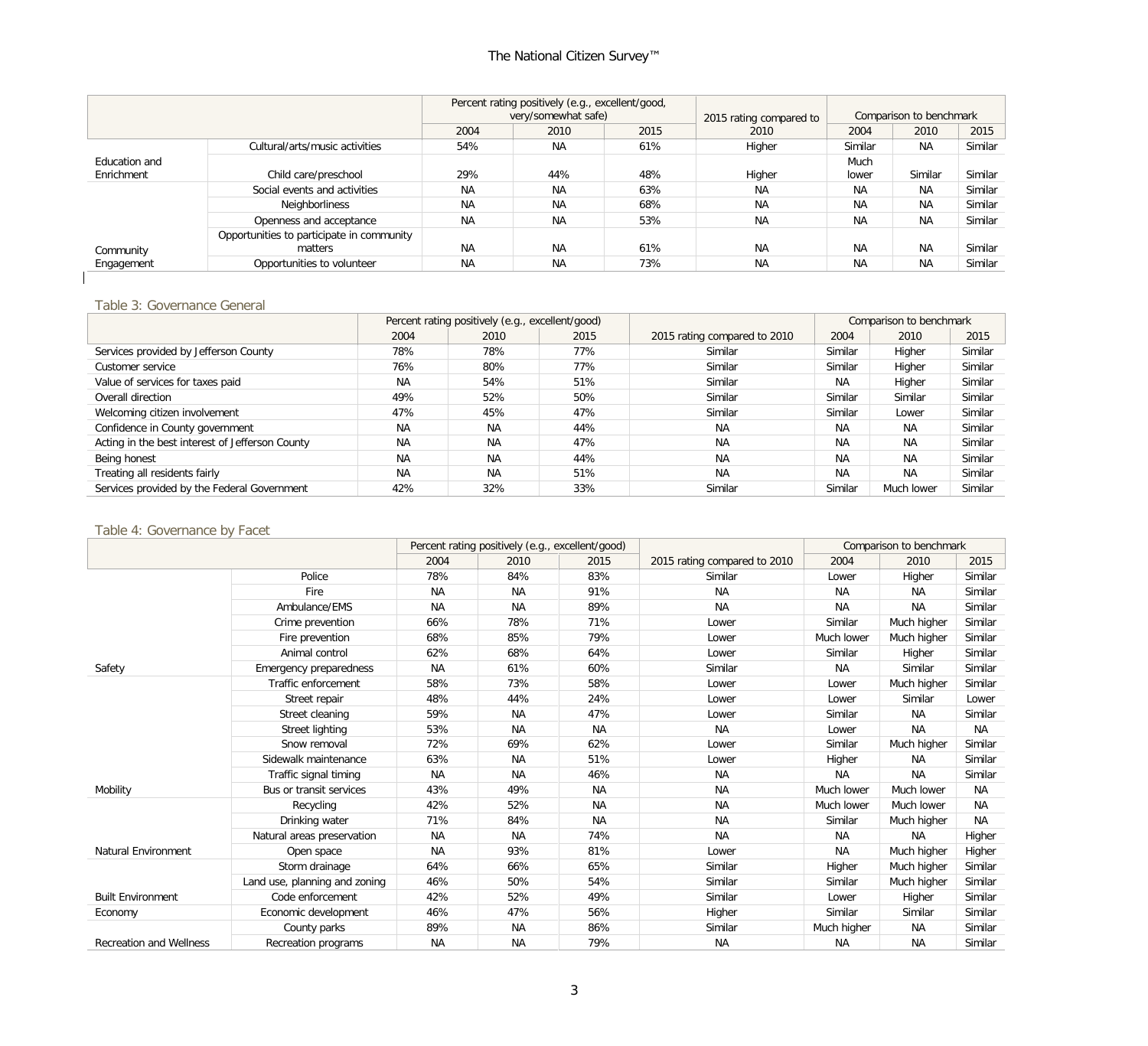|                                 |                           |           | Percent rating positively (e.g., excellent/good) |      |                              |            | Comparison to benchmark |         |
|---------------------------------|---------------------------|-----------|--------------------------------------------------|------|------------------------------|------------|-------------------------|---------|
|                                 |                           | 2004      | 2010                                             | 2015 | 2015 rating compared to 2010 | 2004       | 2010                    | 2015    |
|                                 | <b>Recreation centers</b> | <b>NA</b> | <b>NA</b>                                        | 85%  | ΝA                           | <b>NA</b>  | <b>NA</b>               | Higher  |
|                                 | Health services           | 56%       | 59%                                              | 64%  | Higher                       | Much lower | Similar                 | Similar |
| <b>Education and Enrichment</b> | Public libraries          | 89%       | 89%                                              | 86%  | Similar                      | Higher     | Much higher             | Similar |
| Community Engagement            | Public information        | 59%       | <b>NA</b>                                        | NA   | <b>NA</b>                    | Similar    | ΝA                      | NA      |
|                                 |                           |           |                                                  |      |                              |            |                         |         |

#### Table 5: Participation General

|                                      |           | Percent rating positively (e.g., always/sometimes, more than once a month, yes) |      |                              | Comparison to benchmark |             |         |
|--------------------------------------|-----------|---------------------------------------------------------------------------------|------|------------------------------|-------------------------|-------------|---------|
|                                      | 2004      | 2010                                                                            | 2015 | 2015 rating compared to 2010 | 2004                    | 2010        | 2015    |
| Sense of community                   | 53%       | 60%                                                                             | 58%  | Similar                      | Similar                 | Similar     | Similar |
| Recommend Jefferson County           | <b>NA</b> | 93%                                                                             | 93%  | Similar                      | <b>NA</b>               | Much hiaher | Similar |
| Remain in Jefferson County           | <b>NA</b> | 93%                                                                             | 90%  | Similar                      | <b>NA</b>               | Much higher | Similar |
| Contacted Jefferson County employees | 63%       | 60%                                                                             | 47%  | Lower                        | <b>NA</b>               | Higher      | Similar |

#### Table 6: Participation by Facet

|                             |                                                           | Percent rating positively (e.g., always/sometimes, more than<br>once a month, yes) |           |      | 2015 rating compared |           | Comparison to benchmark |                |  |  |
|-----------------------------|-----------------------------------------------------------|------------------------------------------------------------------------------------|-----------|------|----------------------|-----------|-------------------------|----------------|--|--|
|                             |                                                           | 2004                                                                               | 2010      | 2015 | to 2010              | 2004      | 2010                    | 2015           |  |  |
|                             | Stocked supplies for an emergency                         | <b>NA</b>                                                                          | <b>NA</b> | 36%  | <b>NA</b>            | <b>NA</b> | <b>NA</b>               | Similar        |  |  |
|                             | Did NOT report a crime                                    | <b>NA</b>                                                                          | <b>NA</b> | 84%  | <b>NA</b>            | <b>NA</b> | <b>NA</b>               | Similar        |  |  |
| Safety                      | Was NOT the victim of a crime                             | 89%                                                                                | 90%       | 93%  | Similar              | ΝA        | Much<br>higher          | Similar        |  |  |
|                             | Used public transportation instead of<br>driving          | <b>NA</b>                                                                          | <b>NA</b> | 50%  | <b>NA</b>            | <b>NA</b> | NА                      | Much<br>higher |  |  |
|                             | Carpooled instead of driving alone                        | <b>NA</b>                                                                          | <b>NA</b> | 43%  | <b>NA</b>            | <b>NA</b> | <b>NA</b>               | Similar        |  |  |
| Mobility                    | Walked or biked instead of driving                        | <b>NA</b>                                                                          | <b>NA</b> | 54%  | NA                   | <b>NA</b> | <b>NA</b>               | Similar        |  |  |
|                             | Conserved water                                           | <b>NA</b>                                                                          | <b>NA</b> | 92%  | <b>NA</b>            | <b>NA</b> | <b>NA</b>               | Similar        |  |  |
|                             | Made home more energy efficient                           | <b>NA</b>                                                                          | <b>NA</b> | 82%  | <b>NA</b>            | ΝA        | <b>NA</b>               | Similar        |  |  |
| <b>Natural Environment</b>  | Recycled at home                                          | 73%                                                                                | 80%       | 82%  | Similar              | <b>NA</b> | Similar                 | Similar        |  |  |
|                             | Did NOT observe a code violation                          | <b>NA</b>                                                                          | <b>NA</b> | 56%  | <b>NA</b>            | <b>NA</b> | <b>NA</b>               | Similar        |  |  |
| <b>Built Environment</b>    | NOT under housing cost stress                             | <b>NA</b>                                                                          | 65%       | 71%  | Higher               | <b>NA</b> | Higher                  | Similar        |  |  |
|                             | Purchased goods or services in<br>Jefferson County        | <b>NA</b>                                                                          | <b>NA</b> | 99%  | <b>NA</b>            | <b>NA</b> | <b>NA</b>               | Similar        |  |  |
|                             | Economy will have positive impact on<br>income            | 23%                                                                                | 13%       | 23%  | Higher               | <b>NA</b> | Much<br>lower           | Similar        |  |  |
| Economy                     | Work in Jefferson County                                  | <b>NA</b>                                                                          | <b>NA</b> | 43%  | <b>NA</b>            | <b>NA</b> | <b>NA</b>               | Similar        |  |  |
|                             | Used Jefferson County recreation<br>centers               | 68%                                                                                | 75%       | 69%  | Lower                | ΝA        | Much<br>higher          | Higher         |  |  |
|                             | Visited a County park                                     | 93%                                                                                | 96%       | 95%  | Similar              | ΝA        | Much<br>higher          | Higher         |  |  |
|                             | Ate 5 portions of fruits and vegetables                   | <b>NA</b>                                                                          | <b>NA</b> | 87%  | NA                   | <b>NA</b> | <b>NA</b>               | Similar        |  |  |
| Recreation and              | Participated in moderate or vigorous<br>physical activity | ΝA                                                                                 | <b>NA</b> | 91%  | <b>NA</b>            | <b>NA</b> | <b>NA</b>               | Similar        |  |  |
| Wellness                    | In very good to excellent health                          | <b>NA</b>                                                                          | <b>NA</b> | 71%  | <b>NA</b>            | <b>NA</b> | <b>NA</b>               | Similar        |  |  |
| Education and<br>Enrichment | Used Jefferson County public libraries                    | 74%                                                                                | 81%       | 73%  | Lower                | ΝA        | Much<br>higher          | Similar        |  |  |
|                             | Campaigned for an issue, cause or<br>candidate            | <b>NA</b>                                                                          | <b>NA</b> | 26%  | <b>NA</b>            | <b>NA</b> | <b>NA</b>               | Similar        |  |  |
|                             | Contacted Jefferson County elected<br>officials           | <b>NA</b>                                                                          | <b>NA</b> | 15%  | <b>NA</b>            | <b>NA</b> | <b>NA</b>               | Similar        |  |  |
|                             | Volunteered                                               | 37%                                                                                | 49%       | 42%  | Lower                | <b>NA</b> | Much<br>higher          | Similar        |  |  |
|                             | Participated in a club                                    | <b>NA</b>                                                                          | <b>NA</b> | 30%  | <b>NA</b>            | <b>NA</b> | <b>NA</b>               | Similar        |  |  |
| Community                   | Talked to or visited with neighbors                       | <b>NA</b>                                                                          | <b>NA</b> | 98%  | <b>NA</b>            | <b>NA</b> | <b>NA</b>               | Similar        |  |  |
| Engagement                  | Done a favor for a neighbor                               | <b>NA</b>                                                                          | <b>NA</b> | 92%  | <b>NA</b>            | <b>NA</b> | <b>NA</b>               | Higher         |  |  |